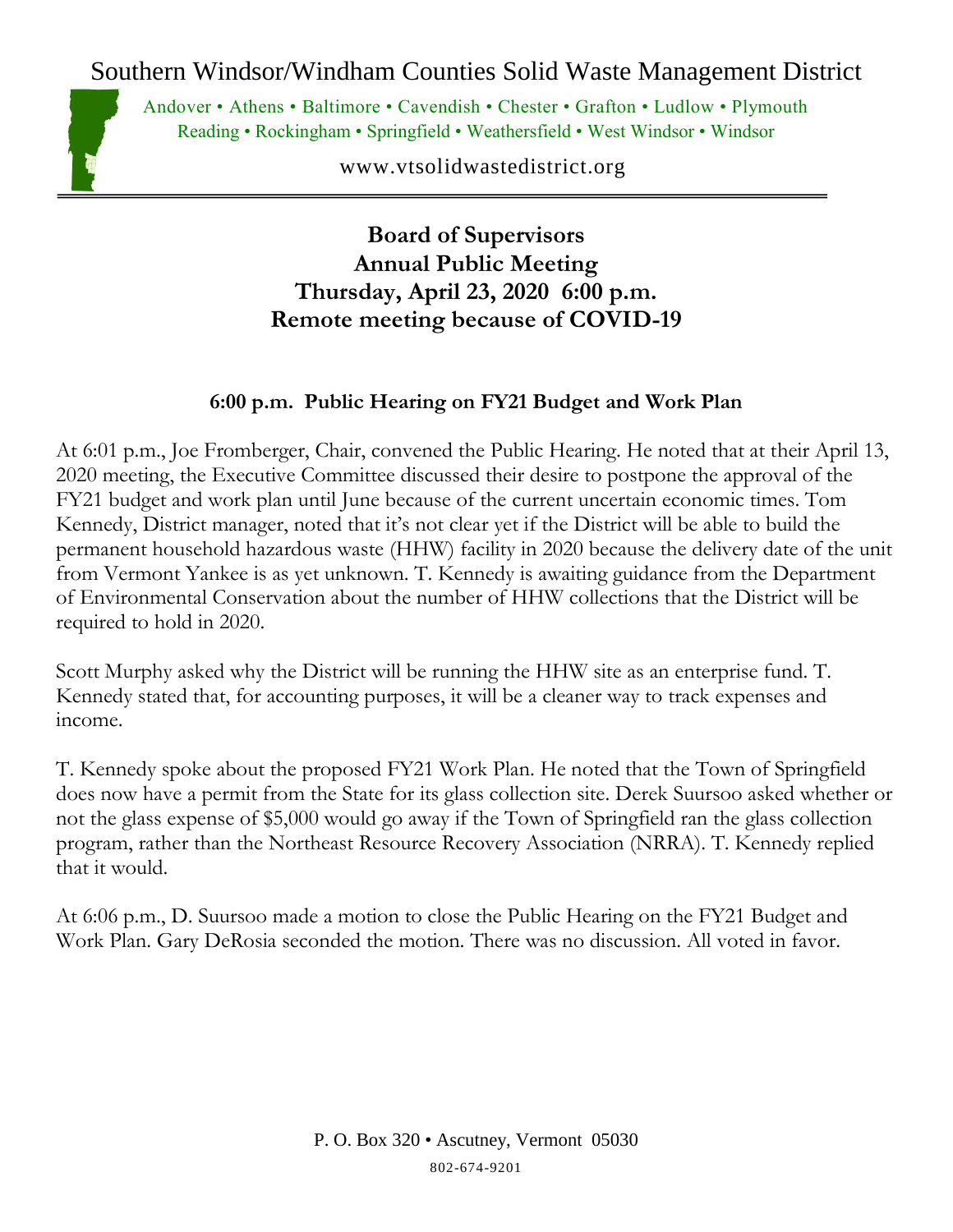SWWCSWMD 4/23/2020 meeting minutes p. 2

## **Meeting Minutes**

At 6:06 p.m., J. Fromberger called the meeting to order.

1. Additions to the Agenda.

T. Kennedy asked to add a discussion about glass collection under item #9. D. Suursoo made a motion to adopt the agenda as amended. Bruce McEnaney seconded the motion. All voted in favor.

2. Roll Call

District supervisors present on the ZOOM remote meeting call included: Joe Fromberger, Andover; David Bemis, Athens; Rebecca Lomachinsky, alternate, Baltimore; Bruce McEnaney, Cavendish; Derek Suursoo, Chester; Scott Murphy, Ludlow; Gary DeRosia, Rockingham; Steve Neratko, Springfield; Matt Priestley, alternate, Springfield; Paul Tillman, Weathersfield; and Brandon Gulnick, alternate, Weathersfield. Others present on the call: Darlene Kelly, District Treasurer; Tom Kennedy, District Manager; and Mary T. O'Brien, District Clerk. A quorum was achieved with nine out of fourteen towns represented.

3. Election of Executive Committee: Officers and Three (3) Executive Committee Members

J. Fromberger stepped aside momentarily and asked T. Kennedy to conduct the election for Chair. S. Murphy nominated J. Fromberger as Chair. B. McEnaney seconded the motion. There was no discussion. All voted in favor. As the newly-elected Chair, J. Fromberger asked for nominations for Vice-Chair. D. Suursoo made a motion to nominate G. DeRosia as Vice-Chair. No second was required. There was no discussion. All voted in favor. J. Fromberger asked for nominations for the Executive Committee. G. DeRosia made a motion to nominate B. McEnaney, D. Suursoo, and S. Murphy as members of the Executive Committee. No second needed. No discussion. All voted in favor. The motion passed.

Appointment of Clerk and Treasurer

D. Suursoo made a motion to appoint M. O'Brien as Clerk and D. Kelly as Treasurer. S. Murphy seconded the motion. No discussion. All voted in favor. The motion passed.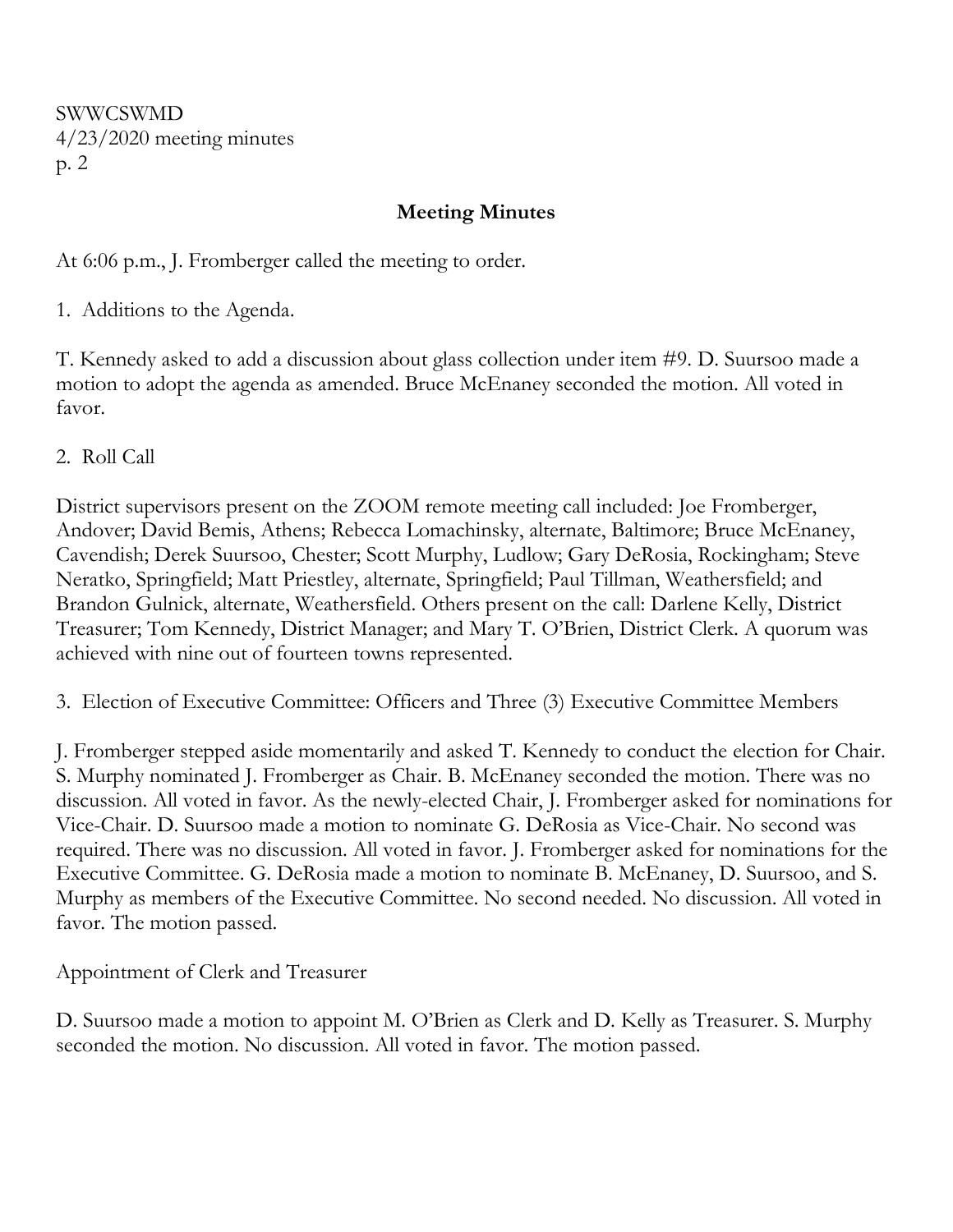## Southern Windsor/Windham Counties Solid Waste Management District



Andover • Athens • Baltimore • Cavendish • Chester • Grafton • Ludlow • Plymouth Reading • Rockingham • Springfield • Weathersfield • West Windsor • Windsor

www.vtsolidwastedistrict.org

SWWCSWMD 4/23/2020 meeting minutes p. 3

4. Discussion of FY21 Budget and Work Plan

D. Suursoo made a motion to delay the action on the FY21 Budget and Work Plan until the June 25, 2020 District meeting. B. McEnaney seconded the motion. No discussion. All voted in favor.

5. Discussion of FY21 Contract with Southern Windsor County Regional Planning Commission

D. Suursoo made a motion to delay action on the FY21 contract with the SWCRPC until the June 25, 2020 District meeting. G. DeRosia seconded the motion. All voted in favor.

6. Approve Minutes of January 23, 2020 Meeting

D. Suursoo made a motion to approve the minutes of the January 23, 2020 meeting. S. Murphy seconded the motion. No discussion. S. Neratko abstained; all others voted in favor. The motion passed.

7. Acceptance of [February] Treasurer's Report

T. Kennedy noted that the cost went way down for the waste block which was needed for the Springfield glass collection site because the Town of Weathersfield donated all of the waste block. An expenditure had been approved for up to \$5,000 but the final cost of \$2,435 will be divvied up between the towns which use the site. D. Suursoo made a motion to accept the Treasurer's Report for February 2020. G. DeRosia seconded the motion. All voted in favor.

8. Update on HHW Collections and Permanent Facility

T. Kennedy noted that the District had scheduled an HHW collection for May 12, 2020 but that it had been cancelled because of the state of emergency declared due to the COVID-19 pandemic. The vendors are waiting to reschedule - perhaps after June 15. The District would like to have an